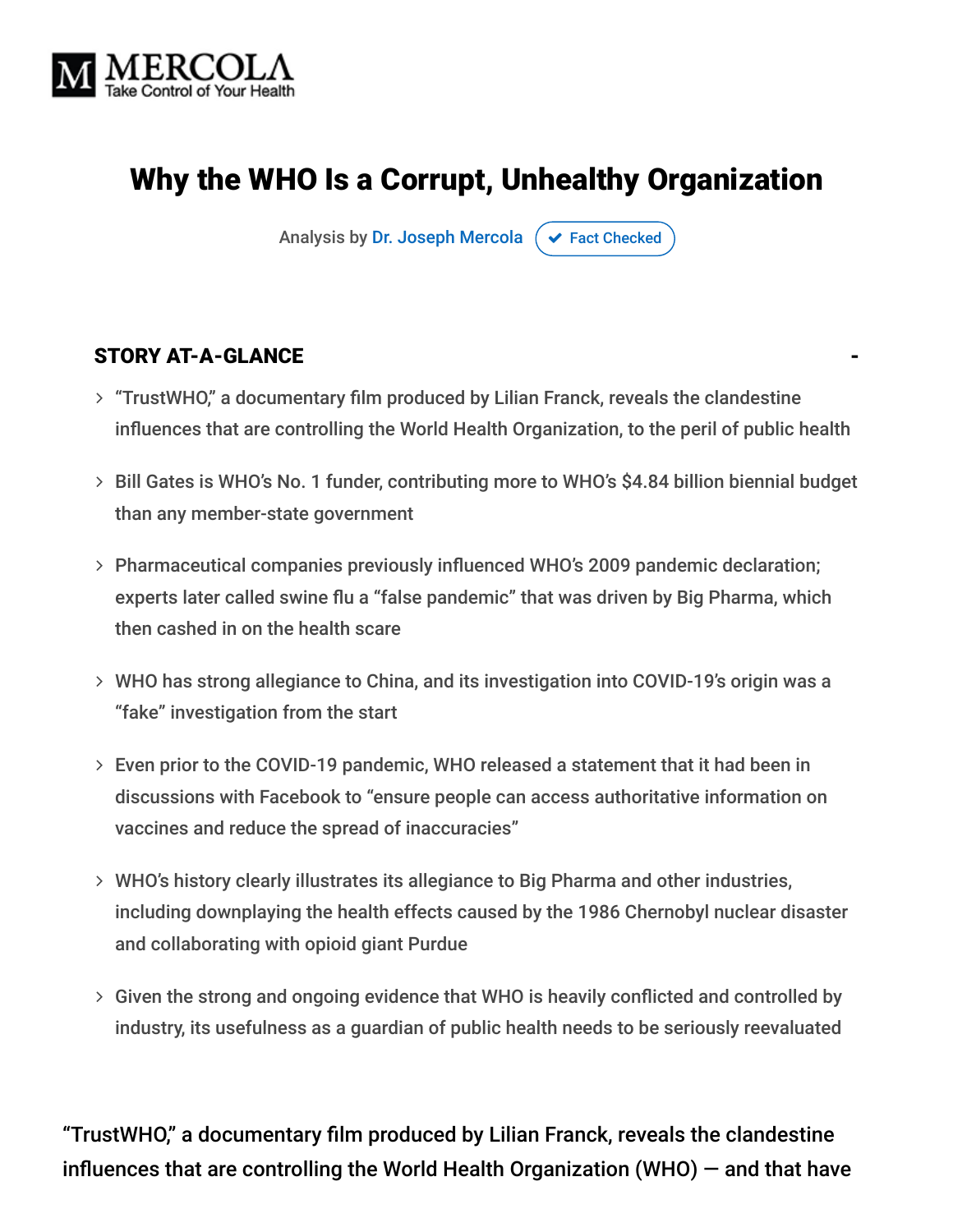been since the very beginning. Founded in 1948 by 61 member states whose contributions initially financed the organization, WHO was quickly infiltrated by industry.

From Big Tobacco to the nuclear industry and pharmaceuticals, industry has historically dictated WHO's global agenda and continues to do so in the present day, putting profits and power ahead of public health. 1

# Bill Gates Is WHO's No. 1 Funder

In April 2020, Donald Trump suspended U.S. funding to WHO while the administration conducted a review into its "role in severely mismanaging and covering up the spread of the coronavirus." $^{\rm 2}$  This clearly propelled the Bill & Melinda Gates Foundation into the WHO's No.1 funder slot. Upon election, President Joe Biden reversed the Trump administration decision, restoring U.S. funding to WHO. 3

However, Bill Gates is still the No. 1 funder, contributing more to WHO's \$4.84 billion biennial budget<sup>4</sup> than any member-state government. As revealed in a preview copy I received of "Vax-Unvax,"<sup>5</sup> Robert F. Kennedy Jr.'s new book, which will be released in November 2021, "Gates has used his money strategically to infect the international aid agencies with his distorted self-serving priorities. The U.S. historically has been the largest direct donor to WHO."

However, Bill Gates contributes to WHO via multiple avenues, including the Bill & Melinda Gates Foundation as well as GAVI, which was founded by the Gates Foundation in partnership with WHO, the World Bank and various vaccine manufacturers.

As of 2018, the cumulative contributions from the Gates Foundation and GAVI made Gates the unofficial top sponsor of the WHO, even before the Trump administration's 2020 move to cut all his support to the organization. And in fact, Gates gives so much that Politico wrote a highly-critical article $\circ$  about his undue financial influence over the WHO's operations in 2017, which Politico said was causing the agency to spend:

*"… a disproportionate amount of its resources on projects with the measurable outcomes Gates prefers … His sway has NGOs and academics worried. Some*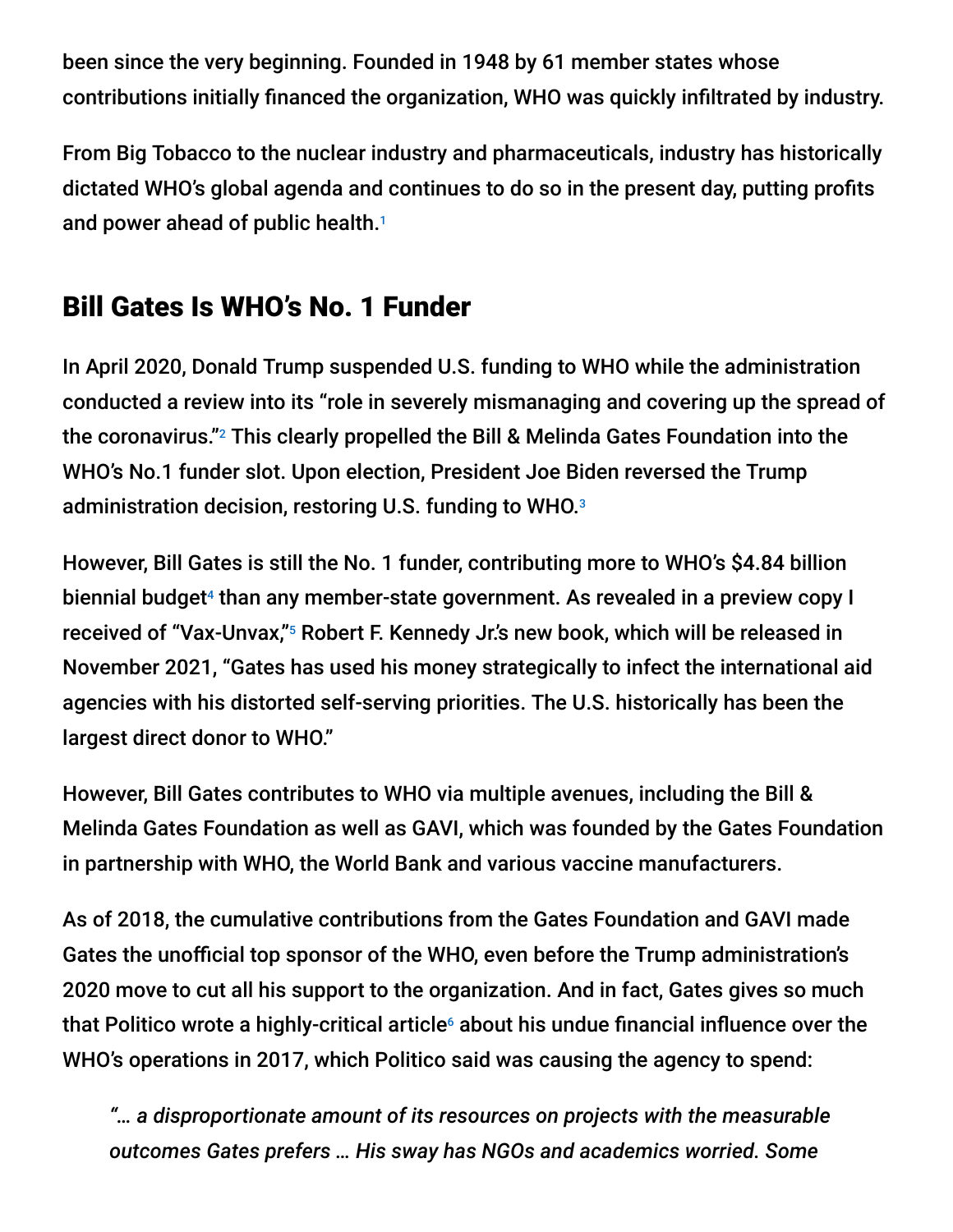*health advocates fear that because the Gates Foundation's money comes from investments in big business, it could serve as a Trojan horse for corporate interests to undermine WHO's role in setting standards and shaping health policies."*

Plus, Gates "also routes funding to WHO through SAGE [Strategic Advisory Group of Experts] and UNICEF and Rotary International bringing his total contributions to over \$1 billion," Kennedy explains in the book, adding that these tax-deductible donations give Gates both leverage and control over international health policy, "which he largely directs to serve the profit interest of his pharma partners."

As noted in the featured film, when it was founded, WHO could decide how to distribute its contributions. Now, 70% of its budget is tied to specific projects, countries or regions, which are dictated by the funders.<sup>7</sup> As such, Gates' priorities are the backbone of WHO, and it wasn't a coincidence when he said of WHO, "Our priorities, are your priorities." 8

"Gates' vaccine obsession has diverted WHO's giving from poverty alleviation, nutrition, and clean water to make vaccine uptake its preeminent public health metric. And Gates is not afraid to throw his weight around," according to Kennedy's book. "… The sheer magnitude of his foundation's financial contributions has made Bill Gates an unofficial albeit unelected  $-$  leader of the WHO."

### Pharma & WHO Cashing Checks in Previous Pandemics

During the 2009 H1N1 (swine flu) pandemic, secret agreements were made between Germany, Great Britain, Italy and France with the pharmaceutical industry before the H1N1 pandemic began, which stated that they would purchase H1N1 flu vaccinations  $$ but only if a pandemic level 6 was declared by WHO.

The "TrustWHO" documentary shows how, six weeks before the pandemic was declared, no one at WHO was worried about the virus, but the media was nonetheless exaggerating the dangers. Then, in the month leading up to the 2009 H1N1 pandemic, WHO changed the official definition of pandemic, removing the severity and high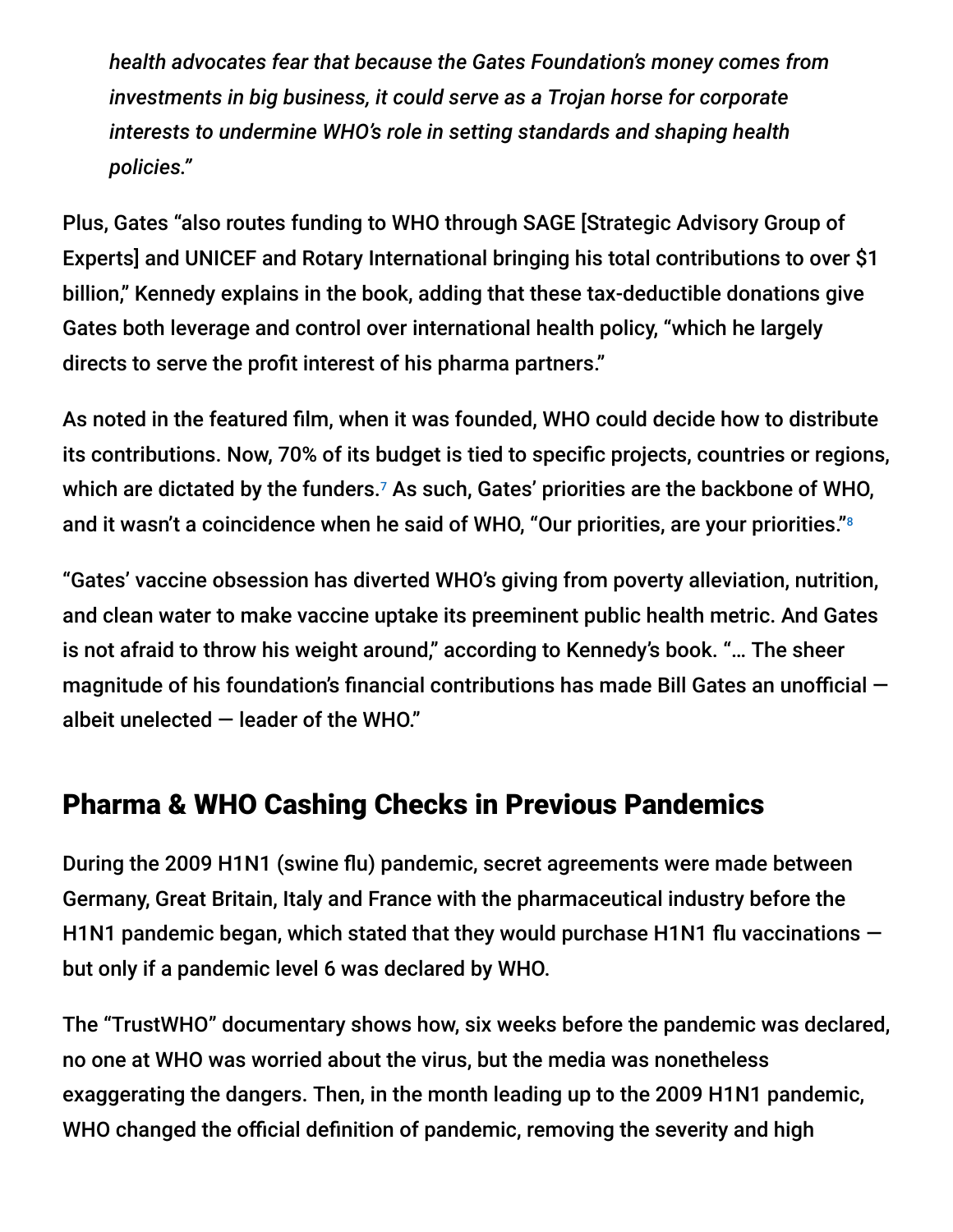mortality criteria and leaving the definition of a pandemic as "a worldwide epidemic of a disease." 9

This switch in definition allowed WHO to declare swine flu a pandemic after only 144 people had died from the infection worldwide. In 2010, Dr. Wolfgang Wodarg, then head of health at the Council of Europe, accused pharmaceutical companies of influencing WHO's pandemic declaration, calling swine flu a "false pandemic" that was driven by Big Pharma, which cashed in on the health scare. 10

According to Wodarg, the swine flu pandemic was "one of the greatest medicine scandals of the century."<sup>11</sup> In the investigation into WHO and Big Pharma's falsification of a pandemic, an inquiry stated:<sup>12</sup>

*"… in order to promote their patented drugs and vaccines against flu, pharmaceutical companies influenced scientists and official agencies responsible for public health standards to alarm governments worldwide and make them squander tight health resources for inefficient vaccines strategies, and needlessly expose millions of healthy people to the risk of an unknown amount of side effects of insufficiently tested vaccines."*

While governments ended up with stockpiles of vaccines they would never use, many of those who received the H1N1 swine flu vaccine suffered from adverse effects including Guillian-Barre syndrome, narcolepsy, cataplexy and other forms of brain damage.<sup>13</sup>

# The Origins Cover-Up

WHO's investigation into COVID-19's origin was also a "fake" investigation from the start. China was allowed to hand pick the members of the WHO's investigative team, which included Peter Daszak, Ph.D., who has close professional ties to the Wuhan Institute of Virology (WIV).

The inclusion of Dazsak on this team virtually guaranteed the dismissal of the lab-origin theory, and in February 2021, WHO cleared WIV and two other biosafety level 4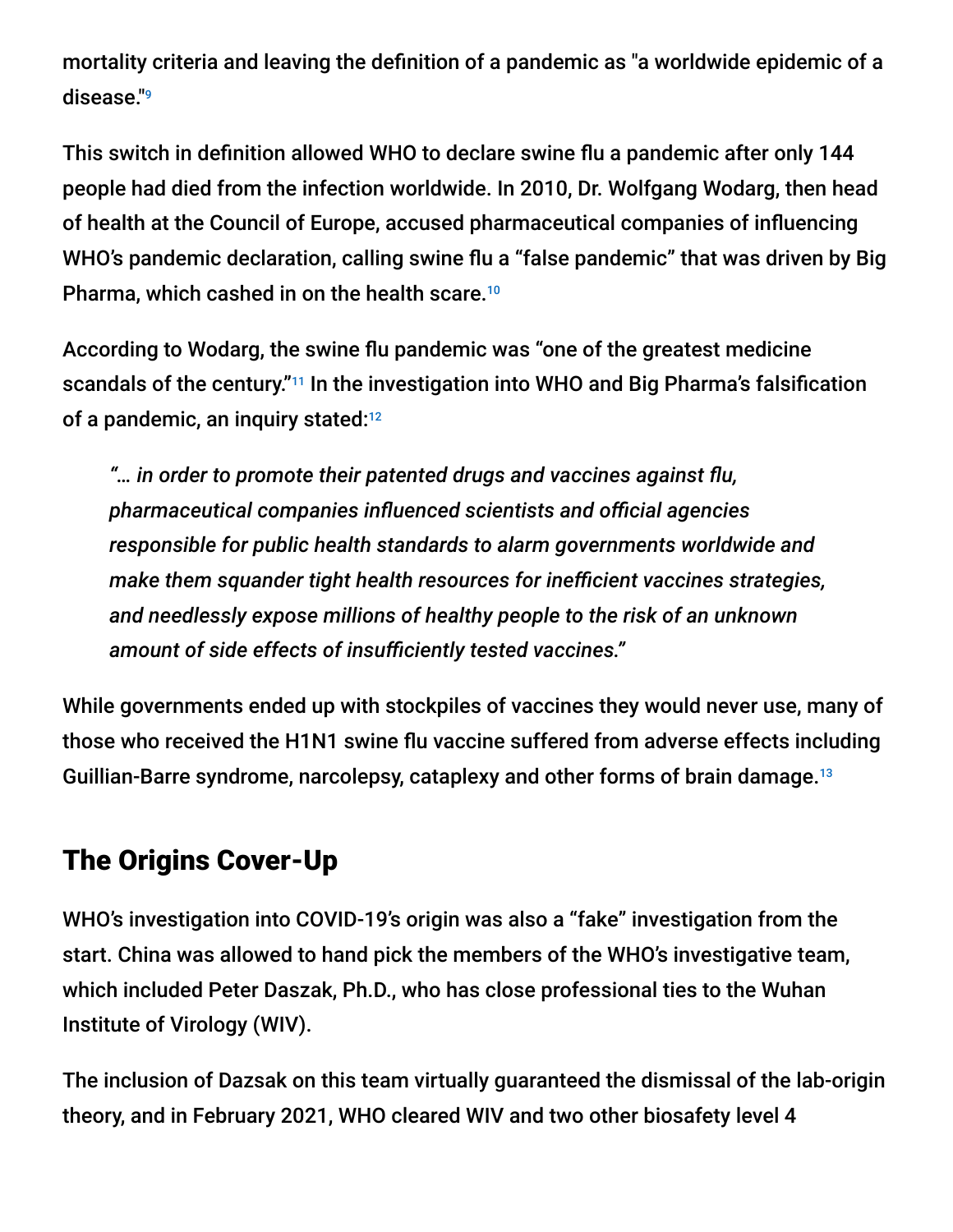laboratories in Wuhan, China, of wrongdoing, saying these labs had nothing to do with the COVID-19 outbreak. 14

Only after backlash, including an open letter signed by 26 scientists demanding a full and unrestricted forensic investigation into the pandemic's origins,<sup>15</sup> did WHO enter damage control mode, with Director General Tedros Adhanom Ghebreyesus and 13 other world leaders joining the U.S. government in expressing "frustration with the level of access China granted an international mission to Wuhan." 16

A couple of noteworthy points — Gates handpicked Ghebreyesus as WHO's director general, not because of his qualifications  $-$  Tedros has no medical degree and a background that includes accusations of human rights violations — but due to this loyalty to Gates, again according to Kennedy's book.

Further, WHO's allegiance to China was secured years earlier, when China secured WHO votes to ensure its candidates would become director-general. A Sunday Times investigation also revealed that WHO's independence was severely compromised and its close ties to China allowed COVID-19 to spread in the early days of the pandemic while obfuscating the investigation into its origins. According to the Sunday Times: 17

*"The WHO leadership prioritized China's economic interests over halting the spread of the virus when Covid-19 first emerged. China exerted ultimate control over the WHO investigation into the origins of Covid-19, appointing its chosen experts and negotiating a backroom deal to water down the mandate."*

### WHO's China Ties Played 'Decisive Role' in Pandemic

On January 28, 2020, four weeks after Taiwan had alerted WHO that a mysterious respiratory illness was spreading in China, WHO had not yet taken action and continued to praise China.

Tedros even praised China for their transparency and said the Chinese president had "shown 'rare leadership' and deserved 'gratitude and respect' for acting to contain the outbreak at the epicenter," the Sunday Times reported. "These 'extraordinary steps' had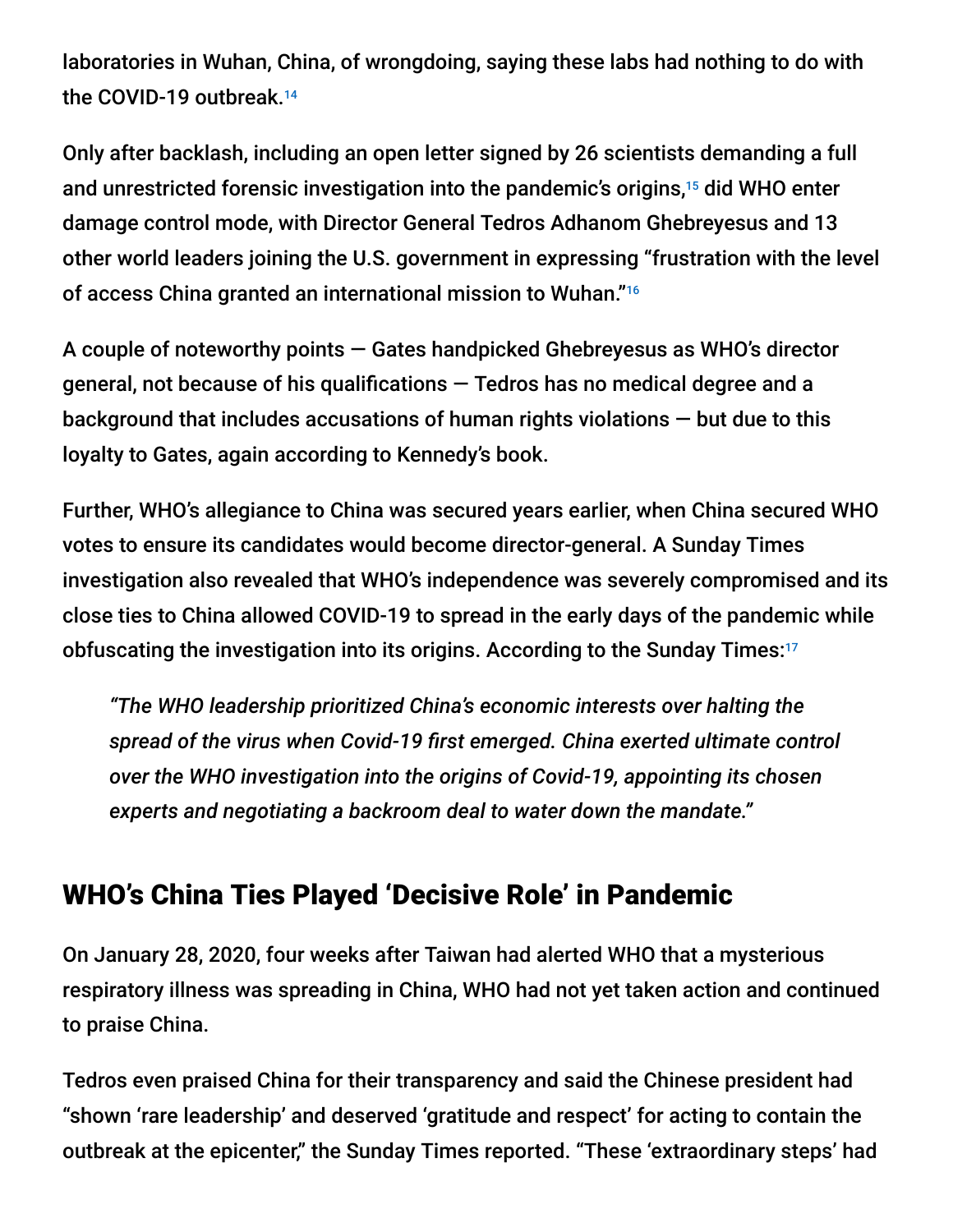prevented further spread of the virus, and this was why, he said, there were only 'a few cases of human-to-human transmission outside China, which we are monitoring very closely.'" 18

Speaking with the Sunday Times, professor Richard Ebright of Rutgers University's Waksman Institute of Microbiology in New Jersey, said it was this close connection that ultimately steered the course of the pandemic: 19

*"Not only did it have a role; it has had a decisive role. It was the only motivation. There was no scientific or medical or policy justification for the stance that the WHO took in January and February 2020. That was entirely premised on maintaining satisfactory ties to the Chinese government.*

*So at every step of the way, the WHO promoted the position that was sought by the Chinese government … the WHO actively resisted and obstructed efforts by other nations to implement effective border controls that could have limited the spread or even contained the spread of the outbreak.*

*It is impossible for me to believe that the officials in Geneva, who were making those statements, believed those statements accorded with the facts that were available to them at the time the statements were made. It's hard not to see that the direct origin of that is the support of the Chinese government for Tedros's election as director-general …*

*This was a remarkably high return on [China's] investment with the relatively small sums that were invested in supporting his election. It paid off on a grand scale for the Chinese government."*

#### WHO Corruption Runs Deep

Even prior to the pandemic, WHO had released a statement that it had been in discussions with Facebook to "ensure people can access authoritative information on vaccines and reduce the spread of inaccuracies."<sup>20</sup> At WHO's first Global Vaccination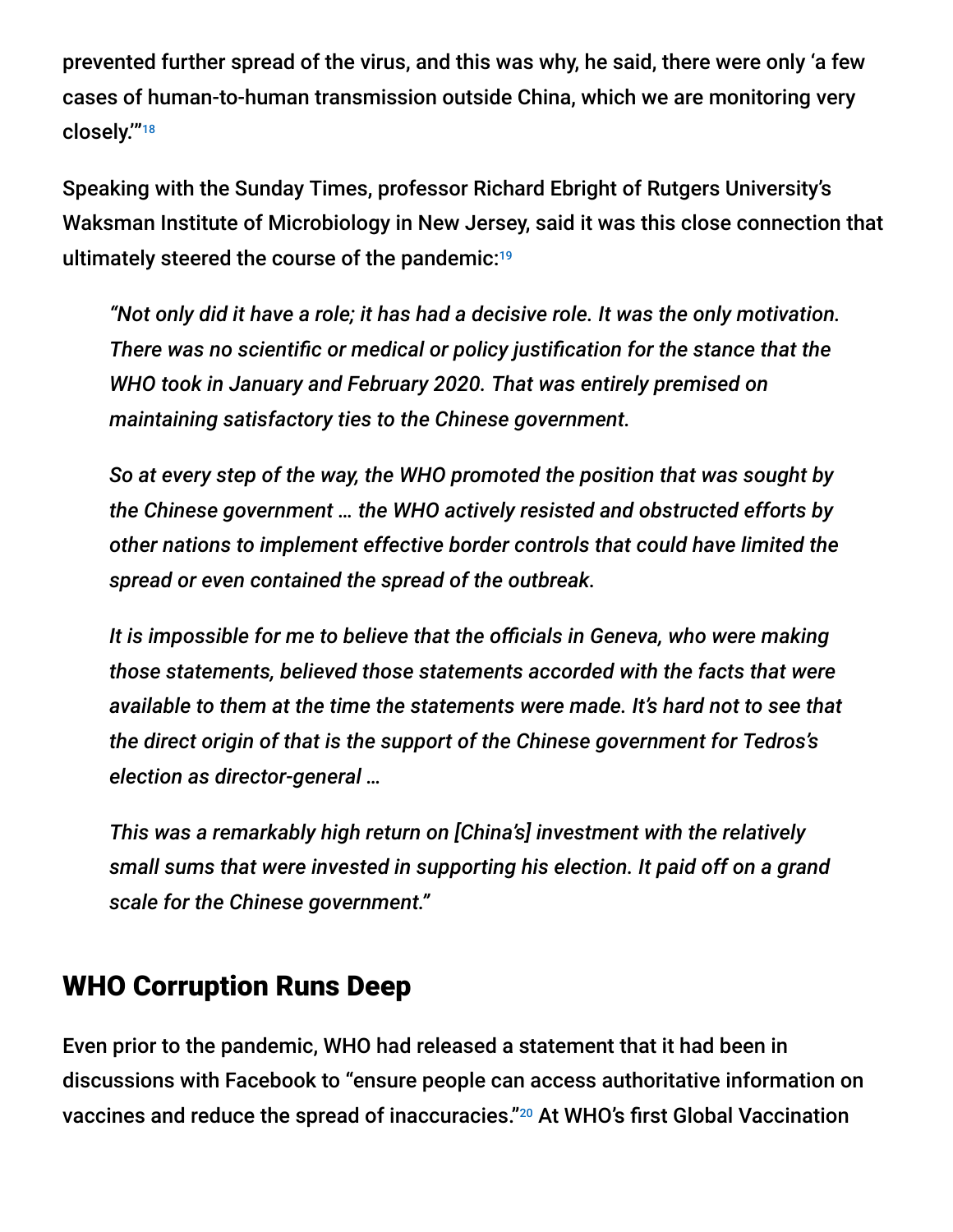Summit, held in Brussels in September 2019, Jason Hirsch, Facebook's public policy manager, alluded to the censorship and media manipulation that was to come: 21

*"The first thing that we are doing is reducing the distribution of misinformation about vaccinations and the second thing that we are doing is increasing exposure to credible, authoritative content on vaccinations."*

Rather than putting public health first, such as pushing for safety studies into vaccination, WHO's history clearly illustrates its allegiance to Big Pharma and other industries. WHO, for instance, has downplayed the health effects caused by the 1986 Chernobyl nuclear disaster, stating that only 50 deaths were directly caused by the incident and "a total of up to 4,000 people could eventually die of radiation exposure" from the disaster. 22

WHO signed an agreement with the International Atomic Energy Agency (IAEA), which is "promoting peaceful use of atomic energy," in 1959, making it subordinate to the agency in relation to ionizing radiation.

WHO's response to the Fukushima radiation disaster in 2011 was also criticized, with evidence of a high-level coverup. $^{23}$  WHO once again downplayed the risks, stating "the predicted risks are low and no observable increases in cancer rates above baseline rates are anticipated." 24

WHO also received more than \$1.6 million from opioid giant Purdue from 1999 to 2010 and used industry-supported opioid data to incorporate into its official pro-opioid guidelines. According to the Alliance of Human Research Protection, WHO's collaboration with Purdue led to expanded opioid use and global addiction. 25

Due to its acceptance of private money, a review in the Journal of Integrative Medicine & Therapy went so far as to say the corruption of WHO is the "biggest threat to the world's public health of our time," particularly as it relates to WHO's drug recommendations  $$ including its "list of essential medicines"  $-$  which it believes is biased and not reliable. $^{26}$ 

Given the strong and ongoing evidence that WHO is heavily conflicted and controlled by industry, its usefulness as a guardian of public health needs to be seriously reevaluated.